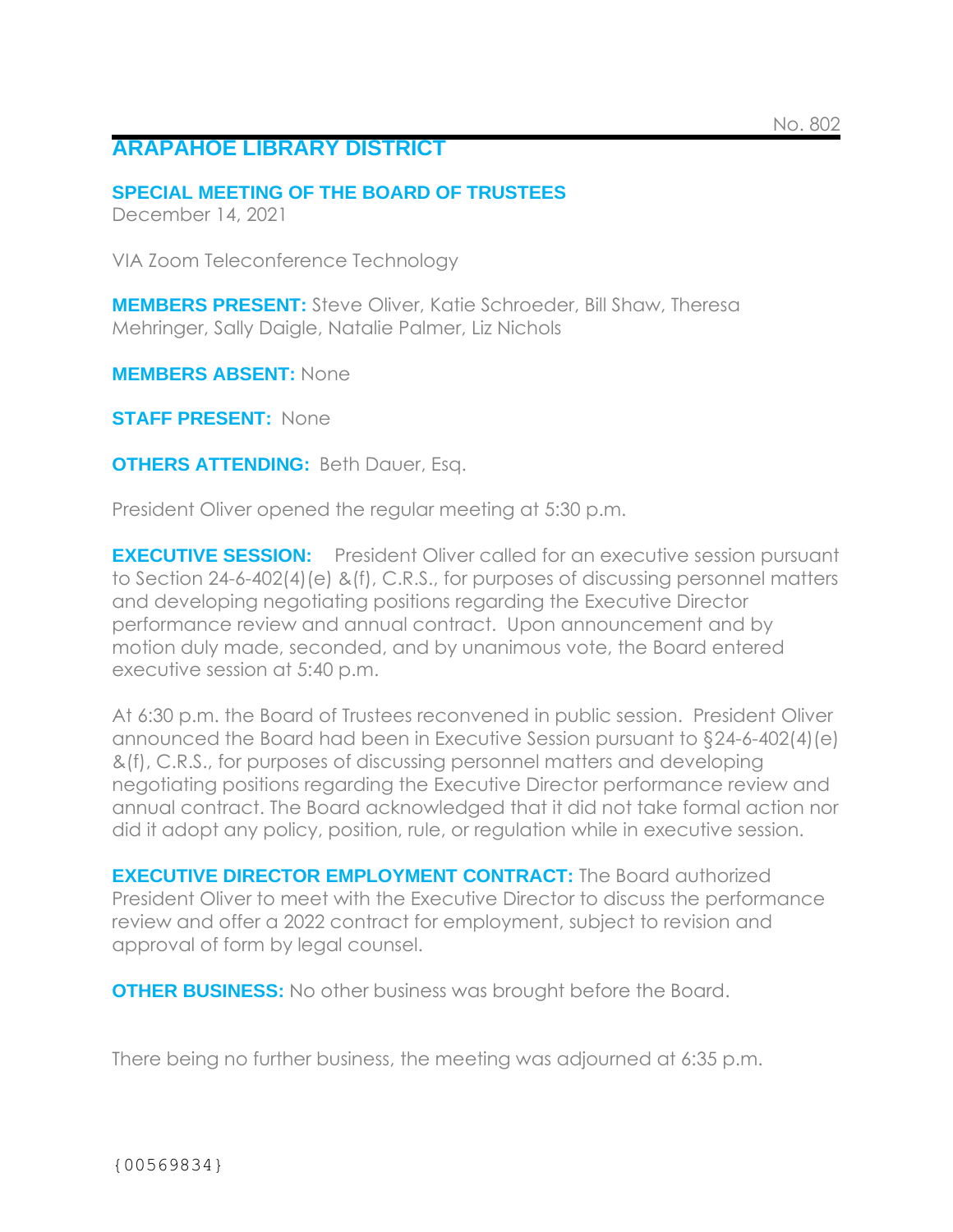Jan 21, 2022



Date Approved Bill Shaw, Secretary